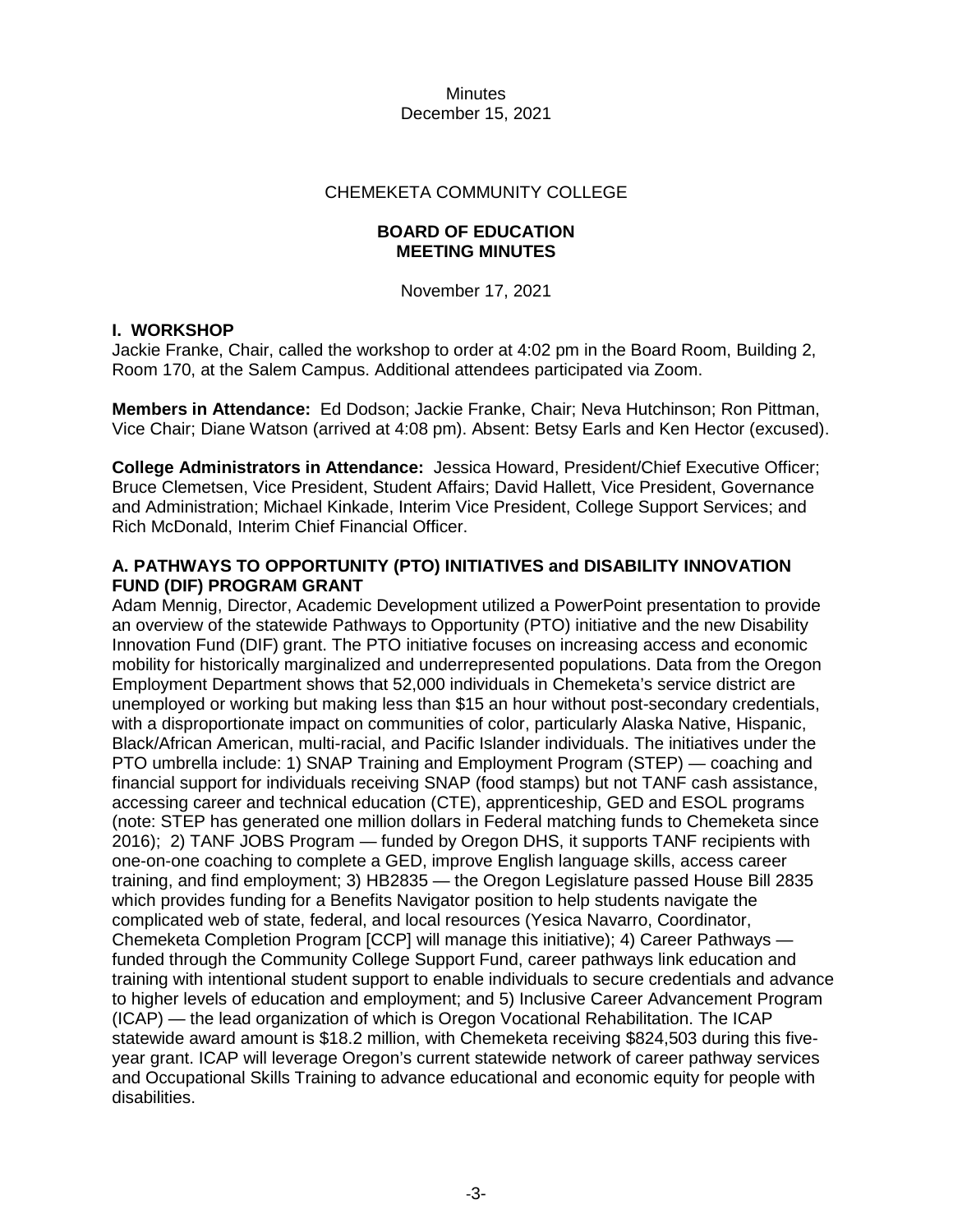Meeting Minutes Chemeketa Board of Education November 17, 2021 Page 2

# **B. RESOURCES FOR BALANCING LIFE AS A STUDENT**

Mike Evans, Dean, Student Retention and College Life gave a PowerPoint presentation. Chemeketa Community College students face food insecurity, housing insecurity, and homelessness. Grecia Garcia Perez, Student Services Coordinator, shared that the Food Pantry helped 3,630 students in 2018–2019. At the beginning of the pandemic, from March 2019 through 2020, the Food Pantry was closed but was able to provide 217 gift cards totaling \$10,825 and referred students to community pantries that were able to stay open. Yesica Navarro, Coordinator, Chemeketa Completion Program discussed the creation of the Student Resources Page, a website where students can find many different resources to meet their needs. Natalie Beach, Dean, Library and Learning Resources shared information about the textbook Lending Library and the circulating laptop program. The library loans over 4,500 textbooks a year to Chemeketa students with an estimated savings of \$300,000 annually; during 2019–2020 those numbers did not drop significantly. During this period, 2,500 laptops were loaned to students. Yesica discussed the Student Emergency Fund and Assistance for Technology Expenses effort. The most common financial hardship during the pandemic has been the reduction of income and lack of access to technology. The ICAP grant allocates for the hiring of the benefits navigator to assist students with terminology and applying for federal, state, and local benefit programs. It also facilitates collaboration at statewide meetings and networking among other community college navigators to help students connect to resources. All of the presenters work very closely with students and try to determine the best way to help students.

The board asked numerous questions during the workshops and thanked staff for information.

A recess was taken at 4:53 pm.

#### **II. ADMINISTRATIVE UPDATES**

Jackie Franke, Chair, called Administrative Updates to order at 5:02 pm in the Board Room, Building 2, Room 170, at the Salem Campus.

**Members in Attendance:** Ed Dodson; Betsy Earls; Jackie Franke, Chair; Neva Hutchinson; Ron Pittman, Vice Chair; Diane Watson; and Ken Hector (via Zoom web conference).

**College Administrators in Attendance:** Jessica Howard, President/Chief Executive Officer; Bruce Clemetsen, Vice President, Student Affairs; David Hallett, Vice President, Governance and Administration; Michael Kinkade, Interim Vice President, College Support Services; Rich McDonald, Interim Chief Financial Officer; and Katie Bunch, Director, Business Services (via Zoom web conference).

Updates were discussed with the board regarding the college and community events calendar, retirement resolutions, the ACCT national legislative summit, the December board meeting format, legislative updates, the 2021 Oregon Economic Leadership Summit, the college's applied baccalaureate application, ongoing COVID-19 protocols, the public safety director, Board zone redistricting, the 2022 graduation ceremony, Guided Pathways, Student Initiated Fee reporting, the resolution concerning the transfer of Special Projects Fund Appropriation,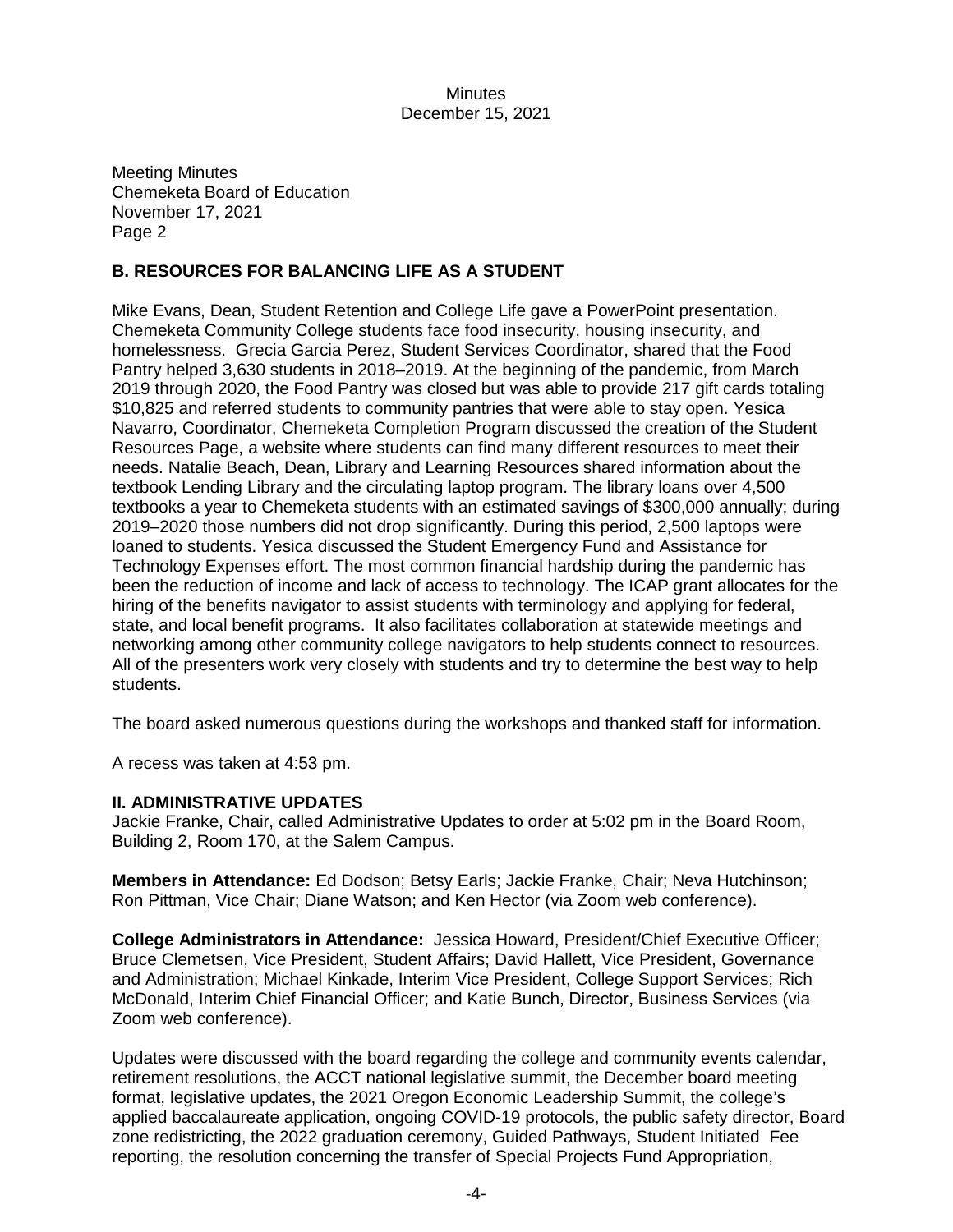Meeting Minutes Chemeketa Board of Education November 17, 2021 Page 3

new board policies, and the green sheet for the building 9 mechanical cooling system replacement contract award.

A recess was taken at 5:44 pm.

## **III. REGULAR SESSION**

# **A. CALL TO ORDER**

Jackie Franke, Chair, reconvened the meeting at 6 pm.

## **B. PLEDGE OF ALLEGIANCE**

## **C. CHEMEKETA LAND ACKNOWLEDGMENT**

Jackie Franke read the land acknowledgement.

## **D. ROLL CALL**

**Members in Attendance:** Ed Dodson; Betsy Earls; Jackie Franke, Chair; Neva Hutchinson; Ron Pittman, Vice Chair; Diane Watson; and Ken Hector (via Zoom web conference).

**College Administrators in Attendance:** Jessica Howard, President/Chief Executive Officer; Bruce Clemetsen, Vice President, Student Affairs; David Hallett, Vice President, Governance and Administration; Michael Kinkade, Interim Vice President, College Support Services; Rich McDonald, Interim Chief Financial Officer; and Katie Bunch, Director, Business Services (via Zoom web conference).

#### **E. COMMENTS FROM THE PUBLIC**

None.

#### **F. APPROVAL OF MINUTES**

Ed Dodson moved and Betsy Earls seconded a motion to approve the College Board of Education minutes from October 20, 2021.

The motion CARRIED.

#### **G. SEPARATE ACTION**

**Approval of Retirement Resolution No. 21-22-11, Teresa D. Bell; No. 21-22-12, Cassie S. Belmodis; No. 21-22-13, Tracie Burger; No. 21-22-14, Kevin P. Furey; No. 21-22-15, Linda K. Luglan; No. 21-22-16, Christa K. Masters; and No. 21-22-17, Genevieve Wittman [21-22-115]**

Board members read each retirement resolution. These seven employees represent a total of 156 years of service. Each retiree shared a few words and board members and staff thanked them for their service.

Ron Pittman moved and Betsy Earls seconded a motion to approve the retirement resolutions as noted above.

The motion CARRIED.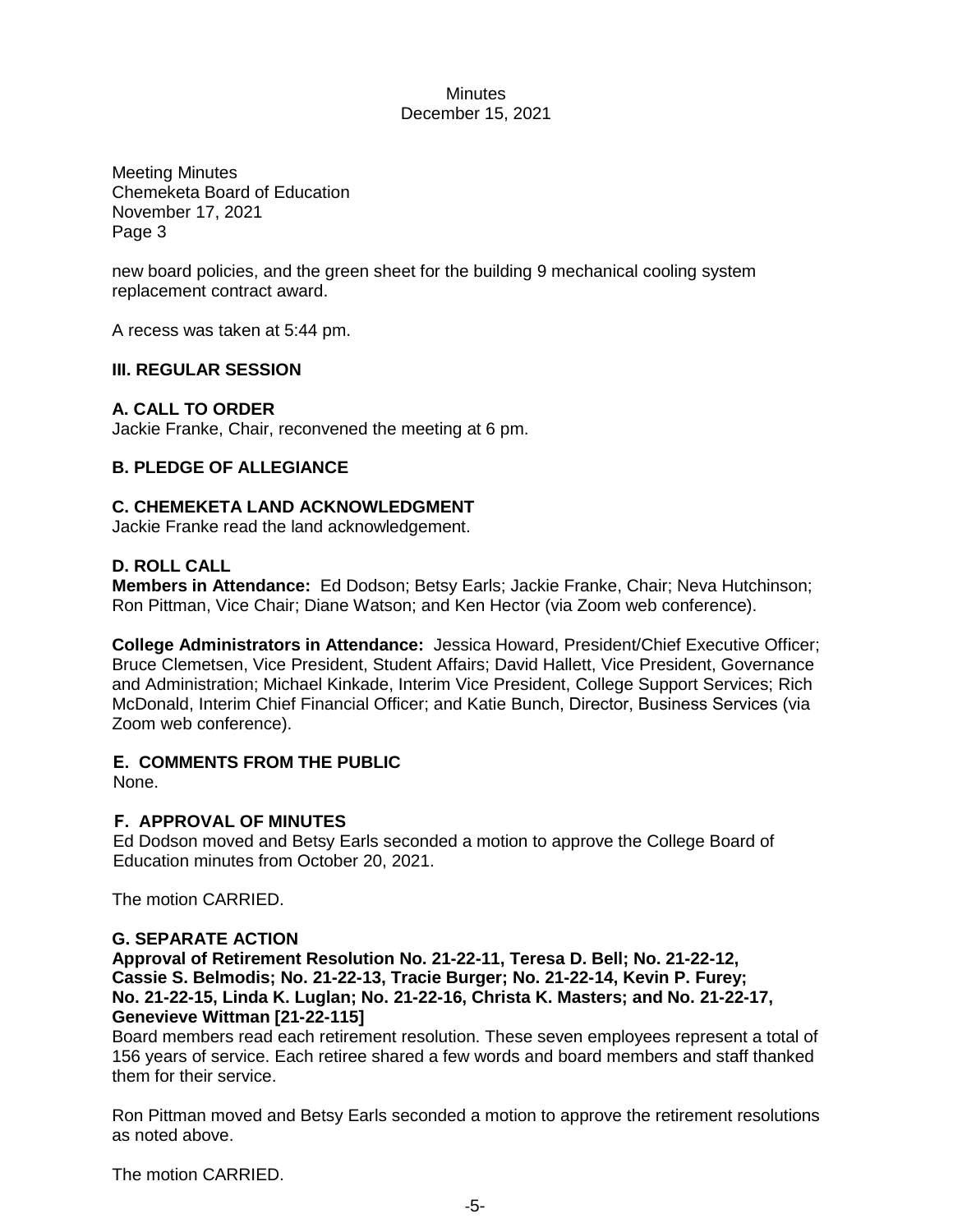Meeting Minutes Chemeketa Board of Education November 17, 2021 Page 4

# **H. REPORTS Reports from the Associations**

Sam Brennan, Associated Students of Chemeketa (ASC) said the ASC hosted their Thanksgiving Club Fair November 15 and stated that her report stands as written.

Steve Wolfe, Chemeketa Faculty Association (CFA), Aaron King, Chemeketa Classified Association (CCA), and Megan Cogswell, Chemeketa Exempt Association (CEA) said their reports stand as written. Aaron King added a thank you to retiree Genevieve Wittman for all she has done for the financial aid office as well as being a mentor to him personally, and he thanked President Howard for attending the last CCA board meeting. Megan Cogswell stated that the CEA annual food drive will be in February or March since the pantry is currently well-stocked.

# **Reports from the College Board of Education**

Ed Dodson participated in the Brooks Open House, two Board of Education Policy Subcommittee meetings, his quarterly meeting with Jessica, and the Veterans Day Recognition

Neva Hutchinson attended the two Board of Education Policy Subcommittee meetings and the college's Community Conversation breakfast in Woodburn.

Betsy Earls attended the college's Community Conversation meeting in Dallas at the Polk Center and a West Salem Rotary meeting.

Diane Watson attended the Brooks Open House and a quarterly lunch meeting with Jessica.

Ron met with Jessica for his quarterly meeting, participated in two Zoom board Policy Subcommittee meetings, Agenda Review, the McMinnville Chamber of Commerce Community Awards, the Polk County Community Awards, and met with Danielle Hoffman and Paul Davis for an update of Yamhill Valley Campus.

Jackie Franke attended Mid-Willamette Valley Council of Governments (MVCOG) convening session on the lack of housing that exists in our community, the East Salem Rotary (of which she is a new member), the Brooks Open House, Agenda Review, the college's Community Conversations in Dallas and Monmouth, the Amazon ground-breaking in Woodburn, and the Veterans Day Recognition.

Ken Hector sent his report to the President's Office and said that it stands as written.

#### **I. INFORMATION**

#### **Student Initiated Fee (SIF) Report**

Mike Evans, Dean, Student Life and College Retention provided a brief update on the SIF that started in summer term 2021. The fee has been collected for summer and fall terms, generating \$58,000 so far. ASC is working on developing its plan to utilize the funds toward additional clubs and student activities funding, student leader 20-hours-per-week part-time positions, and a legislative intern program. They are in the process of identifying how much of the SIF funds are generated from each campus, with plans to return the appropriate amount to each campus to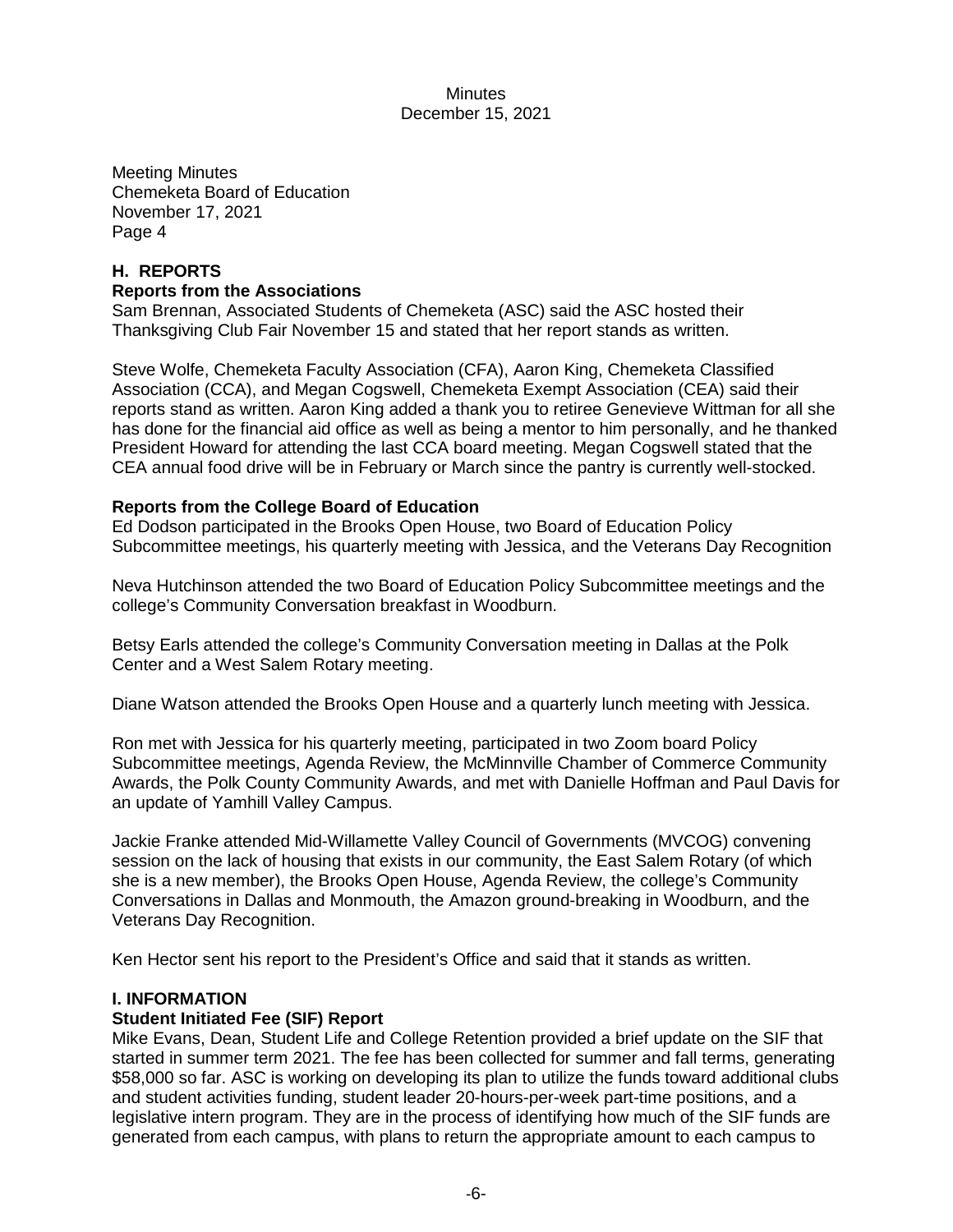Meeting Minutes Chemeketa Board of Education November 17, 2021 Page 5

serve its students. The ASC wants to have a good plan that is appropriate to the needs of all students.

## **Advisory Committees for 2021–2022**

Marshall Roache, Executive Dean, Career and Technical Education (CTE) said the college is proud of the CTE deans for creating robust advisory groups for the 29 advisory committees that include 335 community members. They have developed a three-phase process to create more ways to recruit more people in the community. Information about this will be presented at the Board of Education's January Workshop. Holly Nelson, Executive Dean of Regional Education and Academic Development shared that a new institutional advisory committee has been developed for the new applied baccalaureate degree. It is a compilation of advisory members already associated with other college CTE programs. Fifteen members make up the new degree advisory committee, which will provide a continuation and pathway from existing CTE Associate of Applied Science degrees.

## **Strategic Plan**

Julie Peters, Dean, Academic and Organizational Effectiveness, provided an overview of the strategic plan. Its purpose is to set direction for achieving the college's mission to provide opportunities for students to explore, learn, and succeed through quality educational experiences and workforce training. The strategic planning cycle is intentionally aligned with the college's seven year accreditation cycle (2015–2022). The Strategic Plan is refreshed every year with the highest priority initiatives, planned activities, and institutional effectiveness measures to make sure they are still relevant. For 2021–2022 the same priorities are in place from last year -- student experience (Chemeketa Pathways and Strategic Enrollment Management), access and equity (equity and inclusion and community collaborations), and academic excellence (outcomes and assessments and workforce relevance). Chemeketa is in the final year of the accreditation cycle and in the process of completing the year seven report, entitled *Evaluation of Institutional Effectiveness,* which covers mission fulfillment, student learning, and student achievement. The entire accreditation cycle will culminate with a virtual site visit on April 11–13, 2022.

#### **Resolution No. 21-22-10, Transfer of Special Projects Fund Appropriation**

Rich McDonald, Interim Chief Financial Officer, explained that a transfer of \$2 million is being requested from Materials and Services to the Special Projects Fund. It is necessary to accommodate expenses incurred during fiscal year 2020–2021 associated with the Higher Education Emergency Relief Fund (HEERF) amending the resolution to appropriate the adopted budget.

# **College Policies—Board of Education BP2000 Series (Chapter 2)**

David Hallett, Vice President, Governance and Administration, presented a packet of 36 different policies that comprise the Board of Education series. The new Board of Education BP2000 Series (Chapter Two) policies were reviewed and approved by a Board of Education subcommittee consisting of Ron Pittman, Neva Hutchinson, and Ed Dodson. Rebecca Hillyer was instrumental in developing the revisions of these policies. This series was compared to the current college Board of Education 1000 series policies and language from the Oregon Community College Association (OCCA) policies to inform the revisions being presented to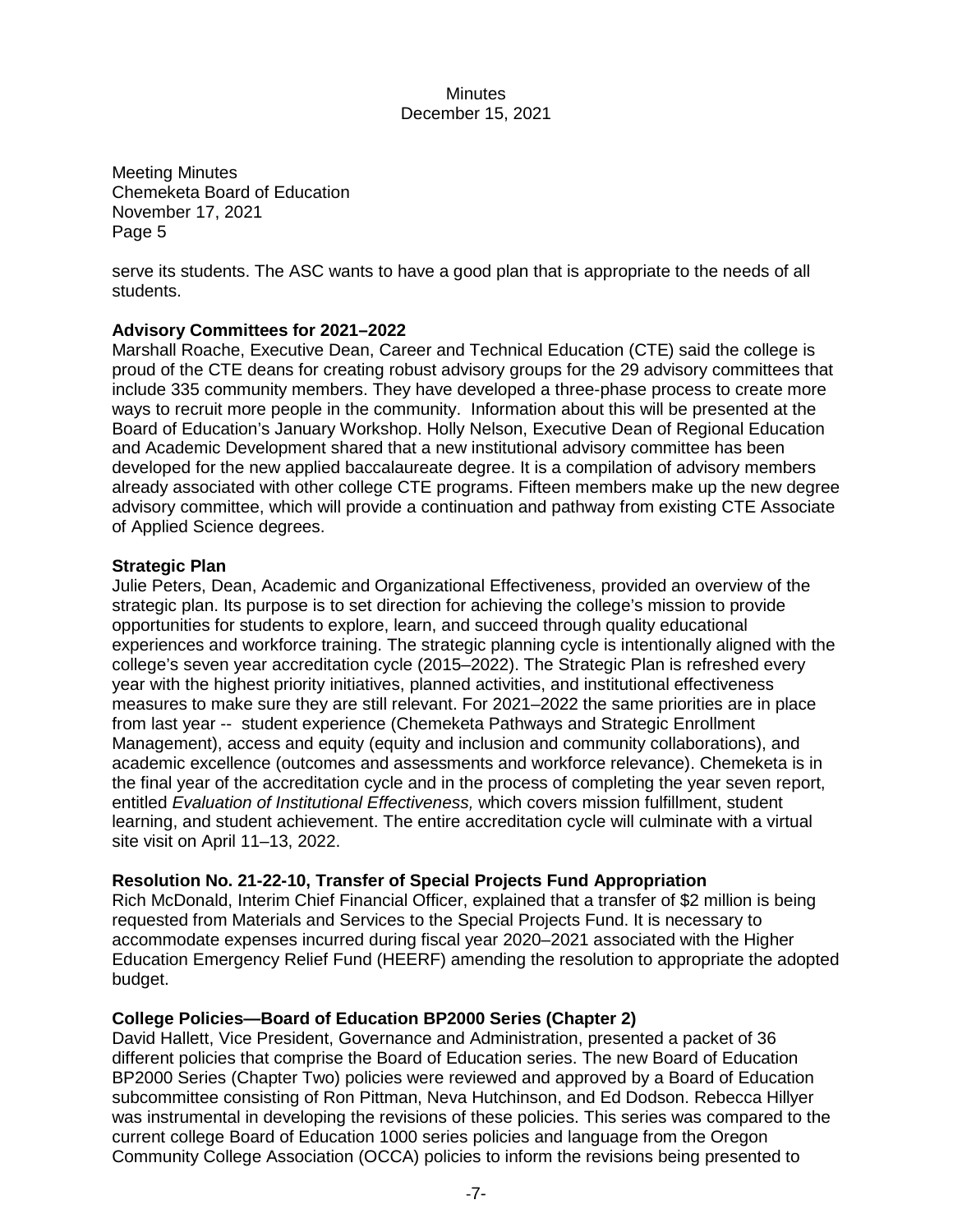Meeting Minutes Chemeketa Board of Education November 17, 2021 Page 6

ensure that they meet the needs of the college and are in compliance with any regulations that might apply. In December, these policies will be the subject of an action item for approval:

BP 2010—Chemeketa Community College Board of Education Membership

BP 2011—Chemeketa Community College Board of Education Member Residency Requirement

BP 2015—Chemeketa Community College Board of Education Student Body Representative

- BP 2100—Chemeketa Community College Board of Education Elections
- BP 2110—Vacancies on the Chemeketa Community College Board of Education
- BP 2200—Chemeketa Community College Board of Education Duties and Responsibilities
- BP 2210—Chemeketa Community College Board of Education Officers
- BP 2220—Advisory Committees of the Chemeketa Community College Board of Education
- BP 2305—Chemeketa Community College Board of Education Annual Organizational Meeting

BP 2310—Regular Meetings of the Chemeketa Community College Board of Education

- BP 2315—Chemeketa Community College Board of Education Closed/Executive Sessions
- BP 2320—Chemeketa Community College Board of Education Special and Emergency Meetings

BP 2330—Chemeketa Community College Board of Education Quorum and Voting

- BP 2340—Chemeketa Community College Board of Education Agendas
- BP 2345—Public Participation at Chemeketa Community College Board of Education Meetings
- BP 2350—Chemeketa Community College Board of Education Meeting Speakers and Public **Comments**
- BP 2355—Chemeketa Community College Board of Education Decorum
- BP 2360—Chemeketa Community College Board of Education Minutes
- BP 2410—Chemeketa Community College Board of Education Policies and Administrative **Procedures**
- BP 2430—Chemeketa Community College Board of Education Delegation of Authority the College President/Chief Executive Officer
- BP 2431—Chemeketa Community College Board of Education Selection of the President/ Chief Executive Officer
- BP 2432—Chemeketa Community College Board of Education President/Chief Executive Officer Succession
- BP 2435—Chemeketa Community College Board of Education Evaluation of the President/Chief Executive Officer
- BP 2510—Chemeketa Community College Participation in Local Decision-Making
- BP 2610—Chemeketa Community College Presentation of Initial Collective Bargaining Proposals
- BP 2710—Chemeketa Community College Board of Education Conflict of Interest
- BP 2715—Code of Ethics/Standards of Practice
- BP 2716—Chemeketa Community College Board of Education Political Activity
- BP 2717—Chemeketa Community College Personal Use of Public Resources—Board of Education
- BP 2720—Communications Among Chemeketa Community College Board of Education **Members**
- BP 2725—Chemeketa Community College Board of Education Member Compensation
- BP 2735—Chemeketa Community College Board of Education Member Travel
- BP 3740—Chemeketa Community College Board of Education Member Education
- BP 2745—Chemeketa Community College Board of Education Self-Evaluation
- BP 2750—Chemeketa Community College Board of Education Member Absence from the State Board members should contact David if they have any questions.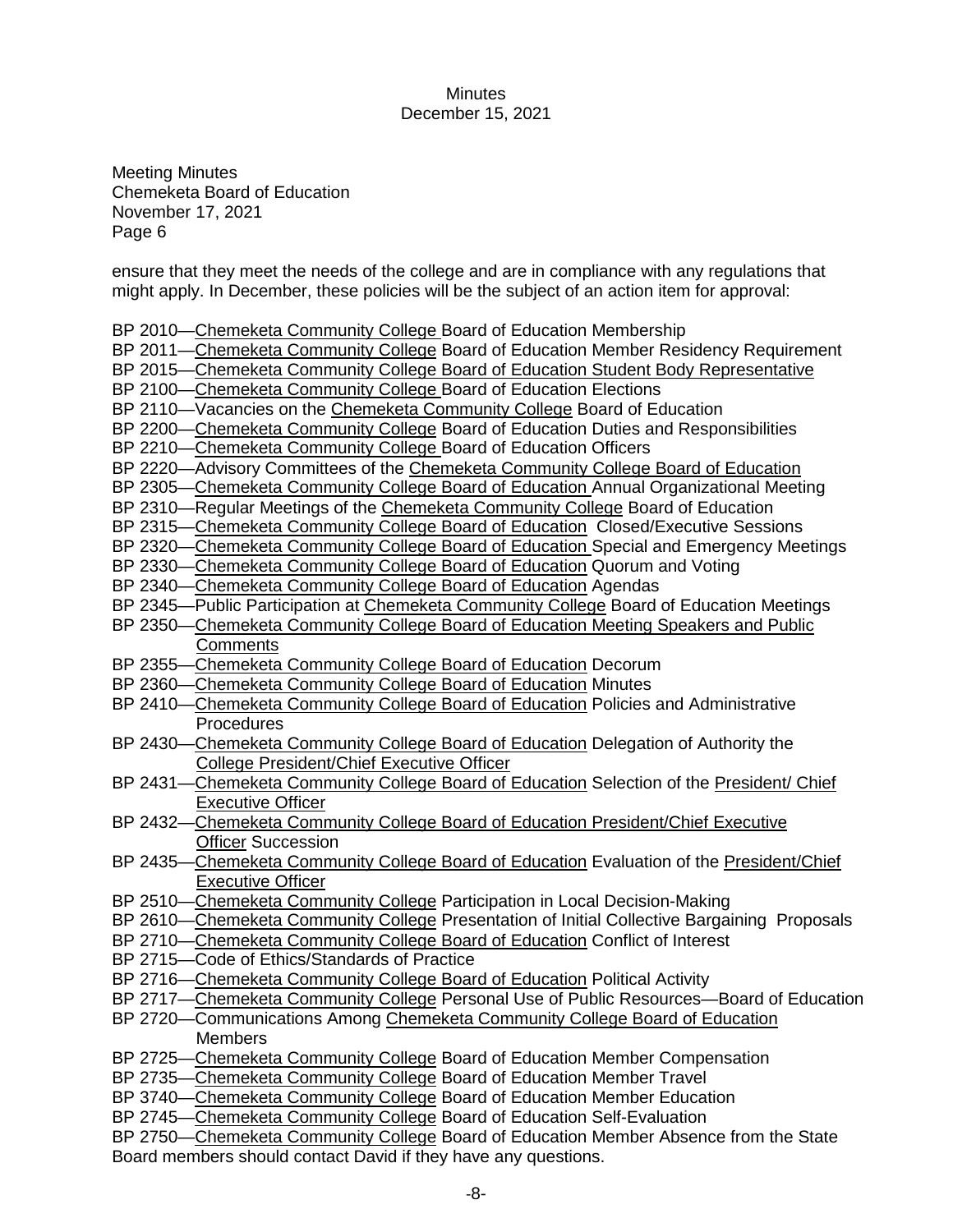Meeting Minutes Chemeketa Board of Education November 17, 2021 Page 7

# **J. STANDARD REPORTS**

#### **Personnel Report**

Alice Sprague, Associate Vice President, Human Resources, said the Personnel Report stands as written. She pointed out that the New Hire Report includes a couple of new grant-funded positions.

## **Budget Status Report**

Katie Bunch, Director, Business Services stated that the Statement of Resources and Expenditures report shows that the college has received its third community college support payment from the state this month, so that puts Chemeketa at \$26.4 million for the year for state aid; however, will continue to receive a bit more this year. She said that as far as expenditures for the general fund, overall Chemeketa is spending at a slightly higher rate compared to the budget at this time last year, however, this is a more normal rate of spending than what was seen over the past year given that there were open positions and the college was entirely remote. Also, winter term registration just began this week, so you will start seeing tuition and fee revenue and property tax revenue.

Rich McDonald, Interim Chief Financial Officer, reviewed the Status of Investments Report. He said two investments matured and the college is looking to reinvest. A good-quality investment has been found; however, the yields are a little lower.

# **Capital Projects Report**

Michael Kinkade, Associate Vice President, College Support Services said the Capital Projects Report stands as written. He introduced Tony Moore, the new Public Safety director who began working at Chemeketa last December. Because we just recently began having board meetings in person, board members may not have had the opportunity to meet him yet. Tony's prior employer was the Salem Police Department where he worked for 27 years. We are very fortunate to have him.

# **Chemeketa Community College COVID-19 Health and Safety Operational Plan**

John McIlvain, Emergency and Risk Management Manager said that Chemeketa's service district has experienced a small increase in the number of COVID cases since the beginning of fall term. The good news is that the college is proactive in efforts to identify, notify, and take the appropriate health and safety measures to protect students, staff, and the community in accordance with guidance from official health authorities. Chemeketa continues to attend to the developments of federal and Oregon Occupational Health and Safety agencies in their efforts to implement an emergency temporary standard that requires private employers of 100 or more to mandate COVID-19 vaccinations or test employees on a weekly basis. Oregon is one of 20 states with its own OSHA, and has additional time to meet or exceed the federal requirement. Chemeketa continues to be prudent and cautious in its approach to ensure the health and safety of the community and Chemeketa.

#### **Recognition Report**

Jessica acknowledged all the employees in the written report.